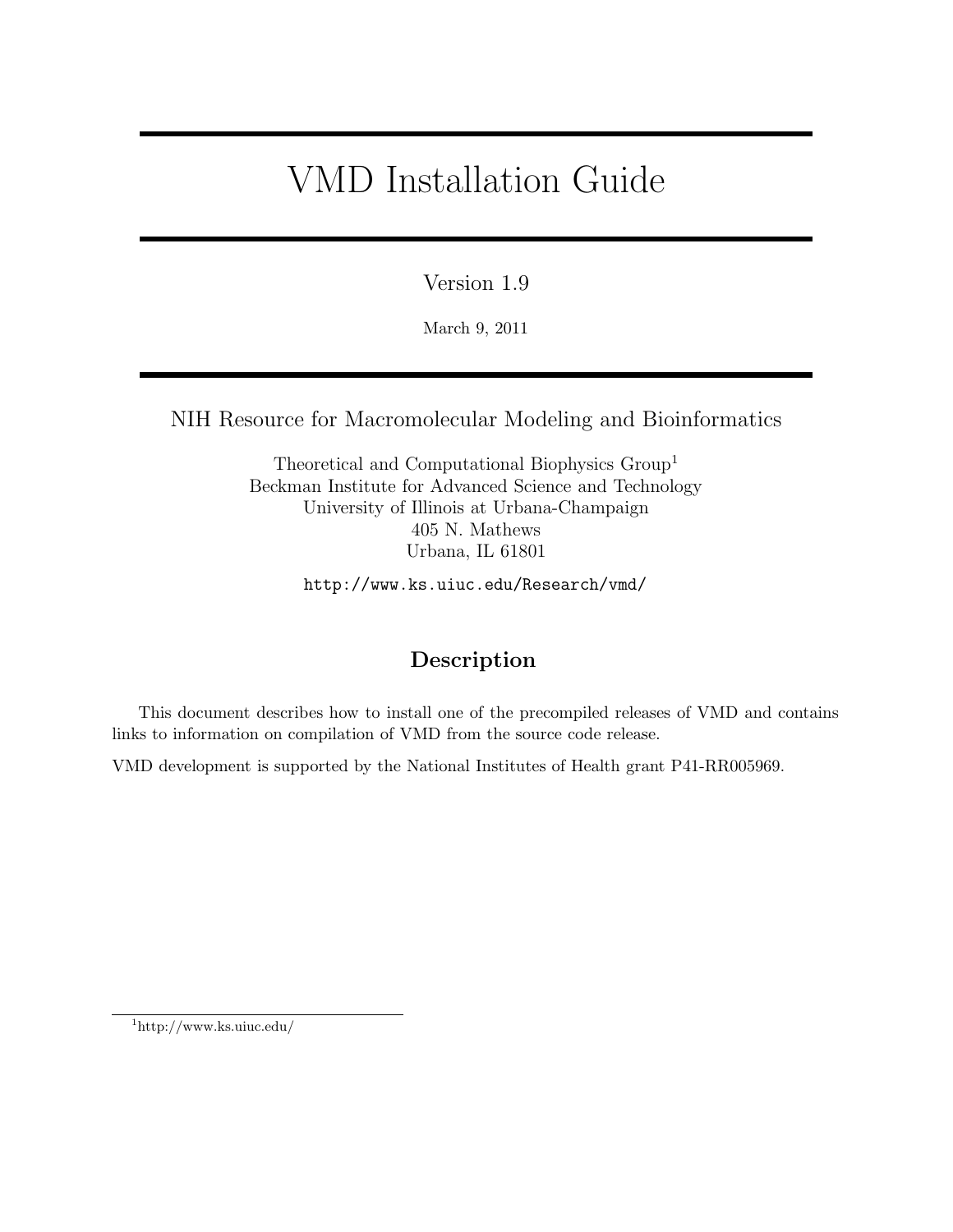# 1 Registering VMD

VMD is made available free of charge for all interested end-users of the software (but please see the Copyright and Disclaimer notices). Please check the current VMD license agreement for details. Registration is part of our software download procedure. Once you've filled out the forms on the VMD download area and have read and agreed to the license, you are finished with the registration process.

# 2 Citation Reference

The authors request that any published work or images created using VMD include the following reference:

Humphrey, W., Dalke, A. and Schulten, K., "VMD - Visual Molecular Dynamics" J. Molec. Graphics 1996, 14.1, 33-38.

VMD has been developed by the Theoretical and Computational Biophysics Group at the Beckman Institute for Advanced Science and Technology of the University of Illinois at Urbana-Champaign. This work is supported by the National Institutes of Health under grant number P41-RR005969.

# 3 Acknowledgments

The authors would particularly like to thank those individuals who have contributed suggestions and improvements, particularly those contributing new features. Special thanks go to Anton Arkhipov, Andrew Dalke, Michael Bach, Alexander Balaeff, Ilya Balabin, Robert Brunner, Eamon Caddigan, Jordi Cohen, Simon Cross, Markus Dittrich, John Eargle, Peter Freddolino, Todd Furlong, Luis Gracia, Paul Grayson, Justin Gullingsrud, James Gumbart, David Hardy, Konrad Hinsen, Barry Isralewitz, Sergei Izrailev, Robert Johnson, Axel Kohlmeyer, Michell Kuttel, John Mongan, Jim Phillips, Jan Saam, Alexander Spaar, Charles Schwieters, Marcos Sotomayor, John E. Stone, Leonardo Trabuco, Dan Wright, and Kirby Vandivort. The entire VMD user community now benefits from your contributions.

The authors would like to thank individuals who have indirectly helped with development by making suggestions, pushing for new features, and trying out buggy code. Thanks go to Aleksei Aksimentiev, Daniel Barsky, Axel Berg, Tom Bishop, Robert Brunner, Ivo Hofacker, Mu Gao, James Gumbart, Xiche Hu, Tim Isgro, Dorina Kosztin, Ioan Kosztin, Joe Landman, Ilya Logunov, Clare Macrae, Amy Shih, Lukasz Salwinski, Stephen Searle, Charles Schwieters, Ari Shinozaki, Svilen Tzonev, Emad Tajkhorshid, Michael Tiemann, Elizabeth Villa, Raymond de Vries, Simon Warfield Willy Wriggers, Dong Xu, and Feng Zhou.

Many external libraries and packages are used in VMD, and the program would not be as capable without them. The authors of VMDwish to thank the authors of FLTK; the authors of Tcl and Tk; the authors of Python; the authors of VRPN; Jon Leech for uniform point distributions; Amitabh Varshney for SURF; Dmitrij Frishman for developing STRIDE; Jack Lund for the url get perl script; Brad Grantham for the ACTC triangle consolidation library; John E. Stone for the Tachyon ray tracer, WorkForce threading and timer routines, hash table code, and Spaceball drivers; and Ethan Merrit for one of the ribbon drawing algorithms.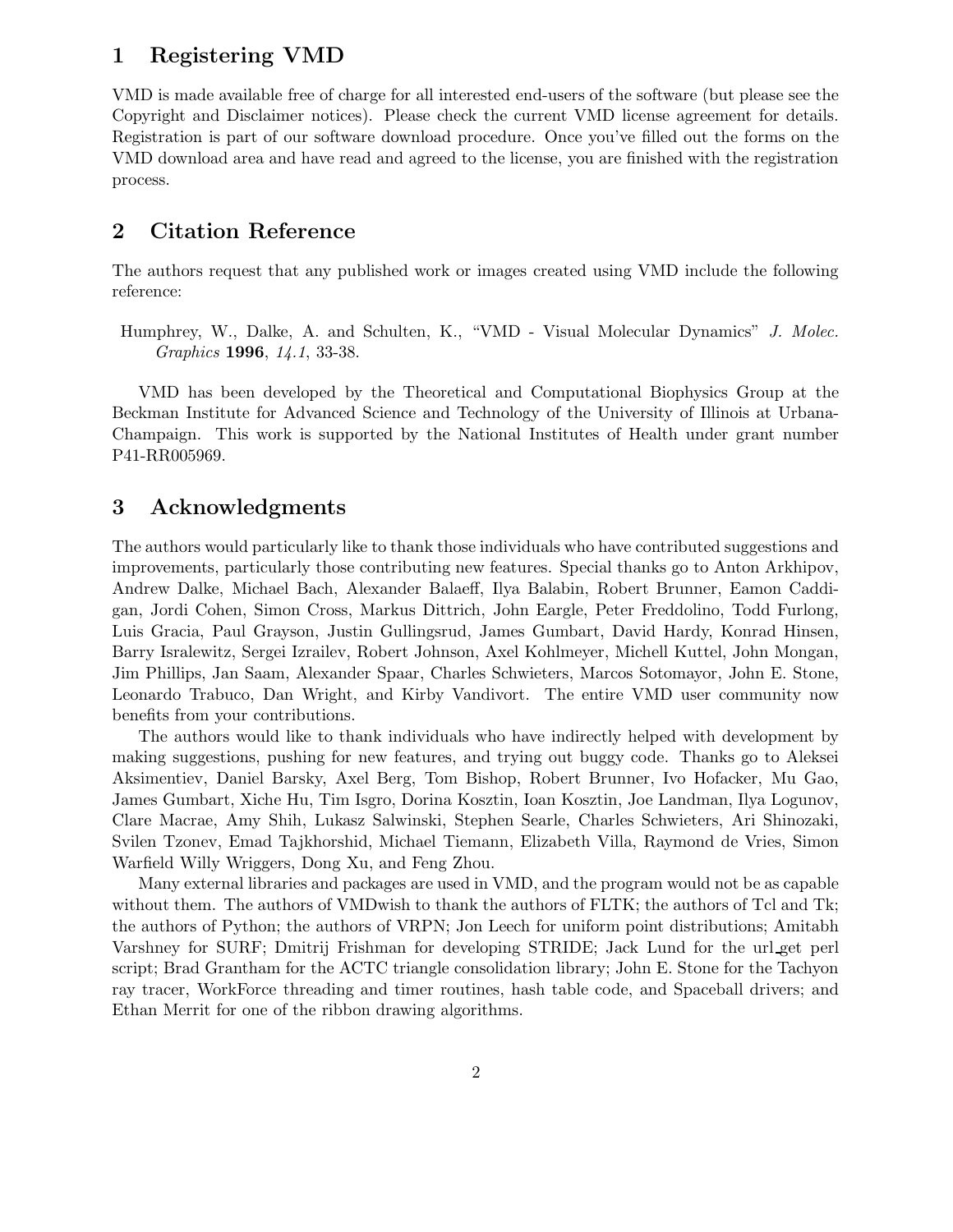# 4 Copyright and Disclaimer Notices

VMD is Copyright © 1995-2009 Theoretical and Computational Biophysics Group and the Board of Trustees of the University of Illinois

Portions of this code are copyright (c) 1997-1998 Andrew Dalke.

The terms for using, copying, modifying, and distributing VMD are specified by the VMD License. The license agreement is distributed with VMD in the file LICENSE. If for any reason you do not have this file in your distribution, it can be downloaded from:

http://www.ks.uiuc.edu/Research/vmd/current/LICENSE.html

Some of the code and executables used by VMD have their own usage restrictions:

• ACTC

ACTC, the triangle consolidation library used in some versions of VMD, is Copyright (C) 2000, Brad Grantham and Applied Conjecture, all rights reserved.

Redistribution and use in source and binary forms, with or without modification, are permitted provided that the following conditions are met:

1. Redistributions of source code must retain the above copyright notice, this list of conditions and the following disclaimer.

2. Redistributions in binary form must reproduce the above copyright notice, this list of conditions and the following disclaimer in the documentation and/or other materials provided with the distribution.

3. All advertising materials mentioning features or use of this software must display the following acknowledgment: This product includes software developed by Brad Grantham and Applied Conjecture.

4. Neither the name Brad Grantham nor Applied Conjecture may be used to endorse or promote products derived from this software without specific prior written permission.

5. Notification must be made to Brad Grantham about inclusion of this software in a product including the author of the product and the name and purpose of the product. Notification can be made using email to Brad Grantham's current address (grantham@plunk.org as of September 20th, 2000) or current U.S. mail address.

• Python

Python is made available subject to the terms and conditions in CNRI's License Agreement. This Agreement together with Python may be obtained from a proxy server on the Internet using the following URL: http://hdl.handle.net/1895.22/1012

• PCRE

The Perl Compatible Regular Expressions (PCRE) library used in VMD was written by Philip Hazel and is Copyright (c) 1997-1999 University of Cambridge.

Permission is granted to anyone to use this software for any purpose on any computer system, and to redistribute it freely, subject to the following restrictions:

1. This software is distributed in the hope that it will be useful, but WITHOUT ANY WARRANTY; without even the implied warranty of MERCHANTABILITY or FITNESS FOR A PARTICULAR PURPOSE.

2. The origin of this software must not be misrepresented, either by explicit claim or by omission.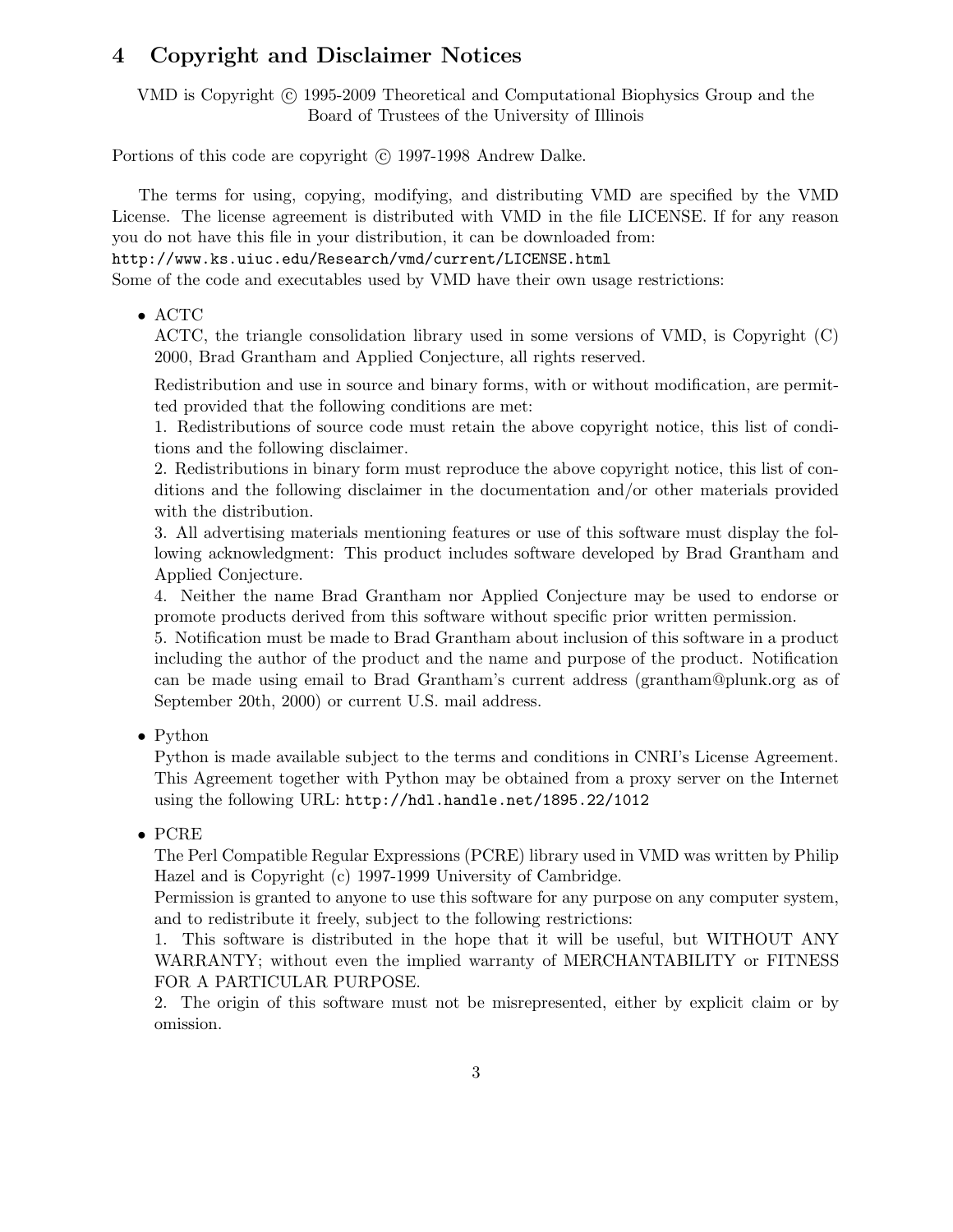3. Altered versions must be plainly marked as such, and must not be misrepresented as being the original software.

4. If PCRE is embedded in any software that is released under the GNU General Purpose License (GPL), then the terms of that license shall supersede any condition above with which it is incompatible.

#### • STRIDE

STRIDE, the program used for secondary structure calculation, is free to both academic and commercial sites provided that STRIDE will not be a part of a package sold for money. The use of STRIDE in commercial packages is not allowed without a prior written commercial license agreement. See http://www.embl-heidelberg.de/argos/stride/stride info.html

#### • SURF

The source code for SURF is copyrighted by the original author, Amitabh Varshney, and the University of North Carolina at Chapel Hill. Permission to use, copy, modify, and distribute this software and its documentation for educational, research, and non-profit purposes is hereby granted, provided this notice, all the source files, and the name(s) of the original author(s) appear in all such copies.

BECAUSE THE CODE IS PROVIDED FREE OF CHARGE, IT IS PROVIDED "AS IS" AND WITHOUT WARRANTY OF ANY KIND, EITHER EXPRESSED OR IMPLIED.

This software was developed and is made available for public use with the support of the National Institutes of Health, National Center for Research Resources under grant RR02170.

#### • Tachyon

The Tachyon multiprocessor ray tracing system and derivative code built into VMD is Copyright (c) 1994-2011 by John E. Stone. See the Tachyon distribution for redistribution and licensing information.

• Desmond and Maestro plugins by D. E. Shaw Research

Copyright 2009, D. E. Shaw Research, LLC All rights reserved.

Redistribution and use in source and binary forms, with or without modification, are permitted provided that the following conditions are met:

Redistributions of source code must retain the above copyright notice, this list of conditions, and the following disclaimer.

Redistributions in binary form must reproduce the above copyright notice, this list of conditions, and the following disclaimer in the documentation and/or other materials provided with the distribution.

Neither the name of D. E. Shaw Research, LLC nor the names of its contributors may be used to endorse or promote products derived from this software without specific prior written permission.

THIS SOFTWARE IS PROVIDED BY THE COPYRIGHT HOLDERS AND CONTRIBU-TORS "AS IS" AND ANY EXPRESS OR IMPLIED WARRANTIES, INCLUDING, BUT NOT LIMITED TO, THE IMPLIED WARRANTIES OF MERCHANTABILITY AND FIT-NESS FOR A PARTICULAR PURPOSE ARE DISCLAIMED. IN NO EVENT SHALL THE COPYRIGHT OWNER OR CONTRIBUTORS BE LIABLE FOR ANY DIRECT, IN-DIRECT, INCIDENTAL, SPECIAL, EXEMPLARY, OR CONSEQUENTIAL DAMAGES (INCLUDING, BUT NOT LIMITED TO, PROCUREMENT OF SUBSTITUTE GOODS OR SERVICES; LOSS OF USE, DATA, OR PROFITS; OR BUSINESS INTERRUPTION)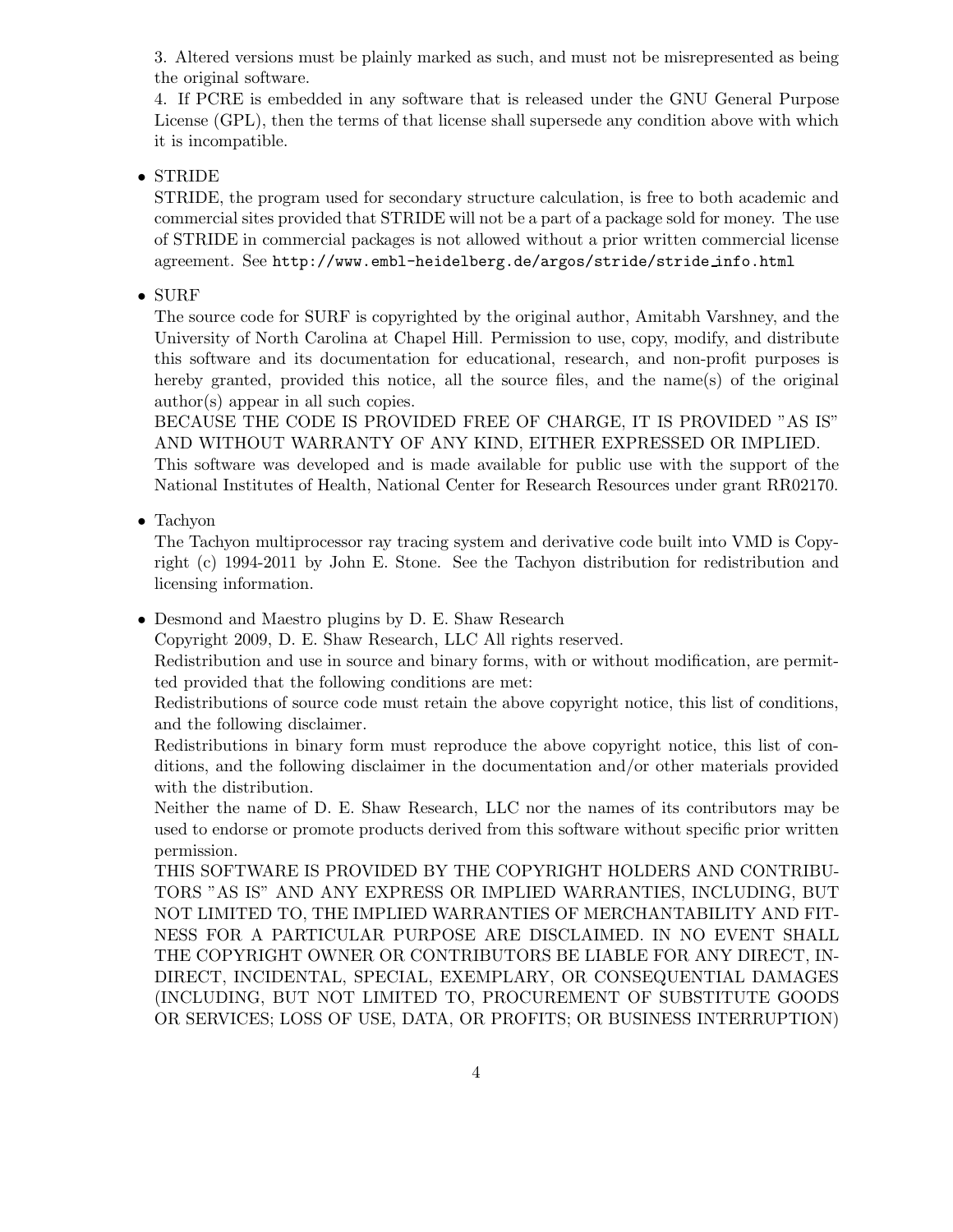HOWEVER CAUSED AND ON ANY THEORY OF LIABILITY, WHETHER IN CON-TRACT, STRICT LIABILITY, OR TORT (INCLUDING NEGLIGENCE OR OTHER-WISE) ARISING IN ANY WAY OUT OF THE USE OF THIS SOFTWARE, EVEN IF ADVISED OF THE POSSIBILITY OF SUCH DAMAGE.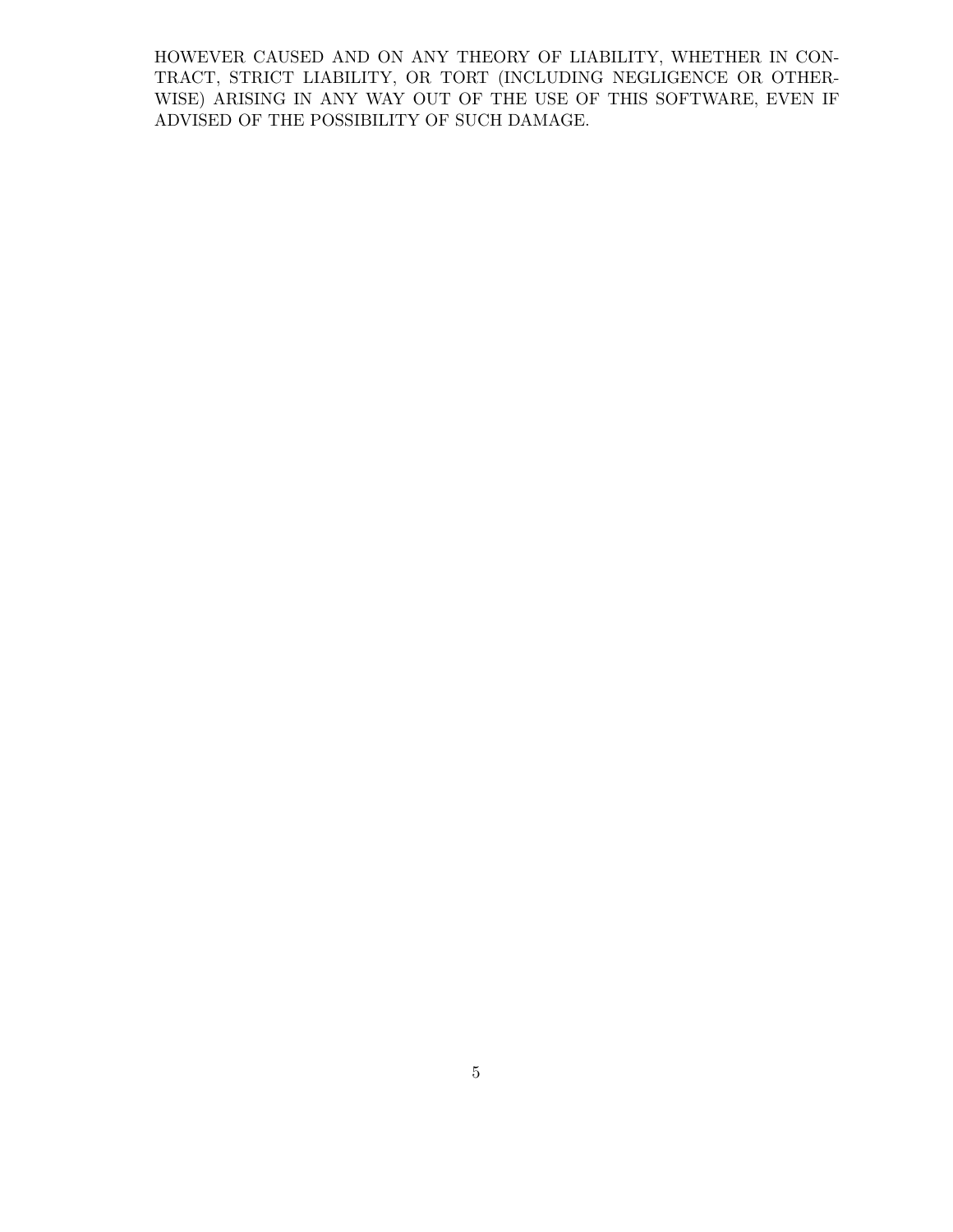# 5 Obtaining VMD Source and Binary Distributions

The VMD source code and binary distributions can be obtained after registering at the VMD web page. Download the appropriate distribution file with your web browser. Windows binary distributions are self extracting, so once the distribution file is downloaded, proceed to the installation directions below.

For source distributions and Unix binary distributions, uncompress and untar the file. This will produce a subdirectory named vmd-1.9. Unless otherwise specified, all references to VMD code will be from this subdirectory, so  $cd$  there.

# 6 Installing a Pre-Compiled Version of VMD

To install the pre-compiled Windows version of VMD, simply run the self-extracting executable, and it will start the VMD Windows installer program, which includes built-in help. This process is automated and should be familiar to most Windows users. When installing VMD be sure that you have administrator privileges.

To install the pre-compiled MacOS X bundle version of VMD, open the VMD disk image and drag the VMD application into an appropriate directory. Once the VMD application has been placed appropriately it should be ready for immediate use as no other installation steps are required.

To install the pre-compiled Unix version of VMD, then only three steps remain to be done after you uncompress and untar the distribution.

• Edit the configure script. If necessary, change the following values:

\$install\_bin\_dir

This is the location of the startup script 'vmd'. It should be located in the path of users interested in running VMD.

\$install\_library\_dir

This is the location of all other VMD files. This includes the binary and helper scripts. It should not be in the path.

- Next generate the Makefile based on these configuration variables. This is done by running ./configure .
- After configuration is complete, cd to the src directory and type make install. This will put the code in the two directories listed above. After this, you just type vmd to begin, provided that vmd is in your path.

# 7 Customizing VMD Startup

The Unix version of VMD reads in several data files (if they exist) when it starts up. These files control the initial appearance and behavior of VMD at the start, and may be customized to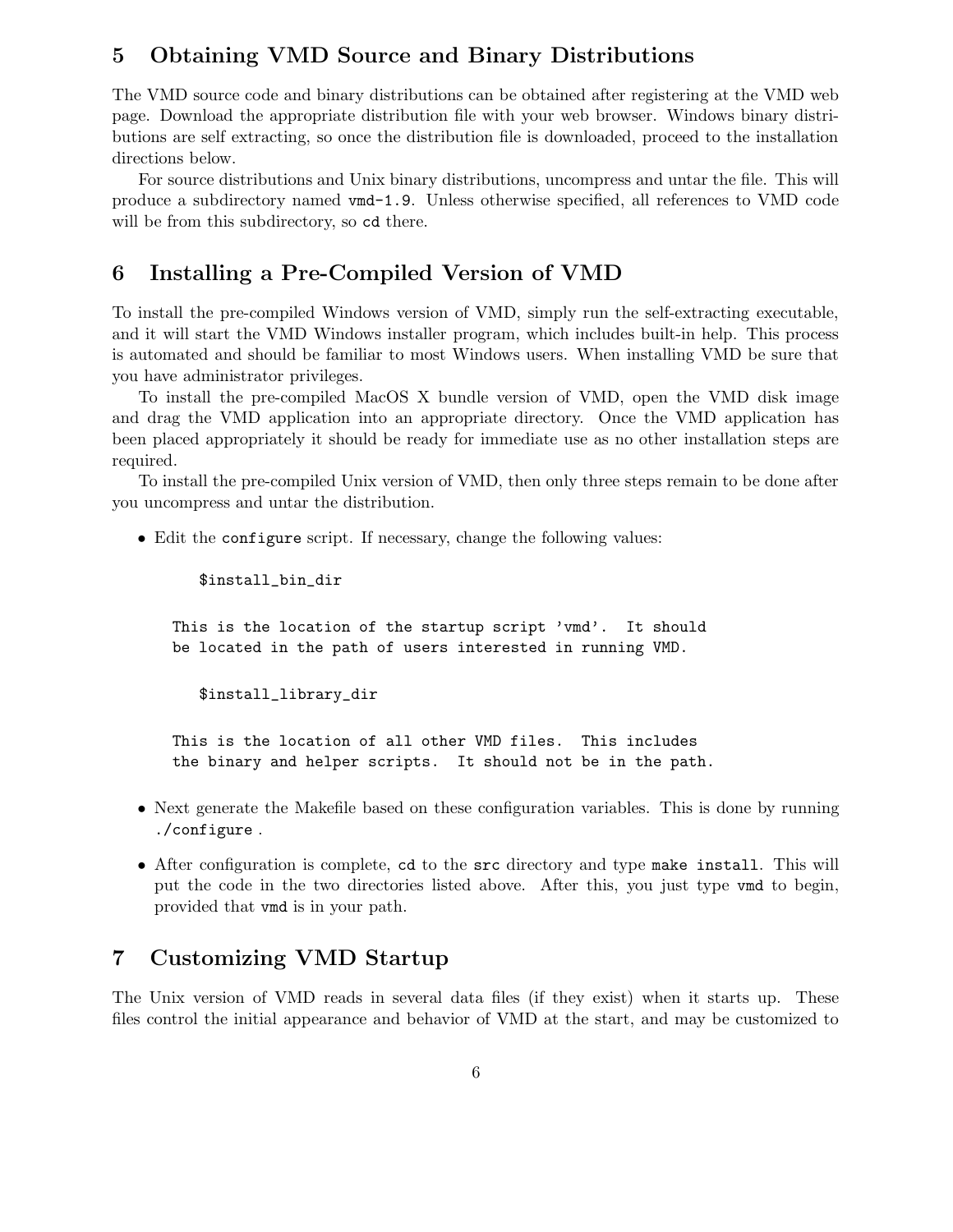suit each users particular tastes. Default versions of these files are placed in the INSTALLLIBDIR directory (usually /usr/local/lib/vmd). While each user may specify to use different versions of these files, unless this is done the commands and values in the default files are used. In this way, an administrator may customize the default behavior of VMD for all users, while allowing each user the option to change the default behavior however they choose. This chapter describes each of these data files.

Several configurable parameters may also be set in a number of ways, including by commandline options or by environment variables. The order of precedence of these methods is as follows (highest precedence to lowest):

- 1. Command-line options (see the Users Guide).
- 2. Environment variable settings (see the Users Guide).
- 3. Built-in defaults, as specified by compilation configurable parameters. These are used only if no other values are specified by the other methods mentioned in this list.

### 8 The .vmdrc and vmd.rc files

After initialization is complete, VMD reads the startup file. This file contains text commands for VMD to execute, just as if they had been entered at the VMD text console command prompt. The file can contain any number of commands, including blank lines and comment lines (which begin with the # character). If an error is encountered while reading this file, the command in error is skipped and processing of the file continues.

The base filename for this startup file is . vmdrc by default on Unix systems and vmd.rc on Windows; this is determined by the configuration parameter STARTUPFILENAME. VMD searches for this file in a number of locations, and reads in the first version of the file it finds. The order of searching for the file is:

- 1. ./STARTUPFILENAME
- 2. \$HOME/STARTUPFILENAME
- 3. INSTALLLIBDIR/STARTUPFILENAME

See the Users Guide for a list of all VMD text commands.

## 9 The .vmdsensors file

If VMD is compiled with the VRPN option, it will look for files that specify how to access the external spatial tracking devices. These files are read whenever VMD is told to initialize a specific external device. The Tracker library will load the first file it finds in the following search order:

- 1. \$HOME/.vmdsensors
- 2. The \$VMDSENSOR environment variable.
- 3. INSTALLLIBDIR/.vmdsensors

This last file (INSTALLLIBDIR/.vmdsensors) contains extensive comments on how to configure the sensor description files properly. If the VRPN option is omitted when compiling VMD, this file is not used.